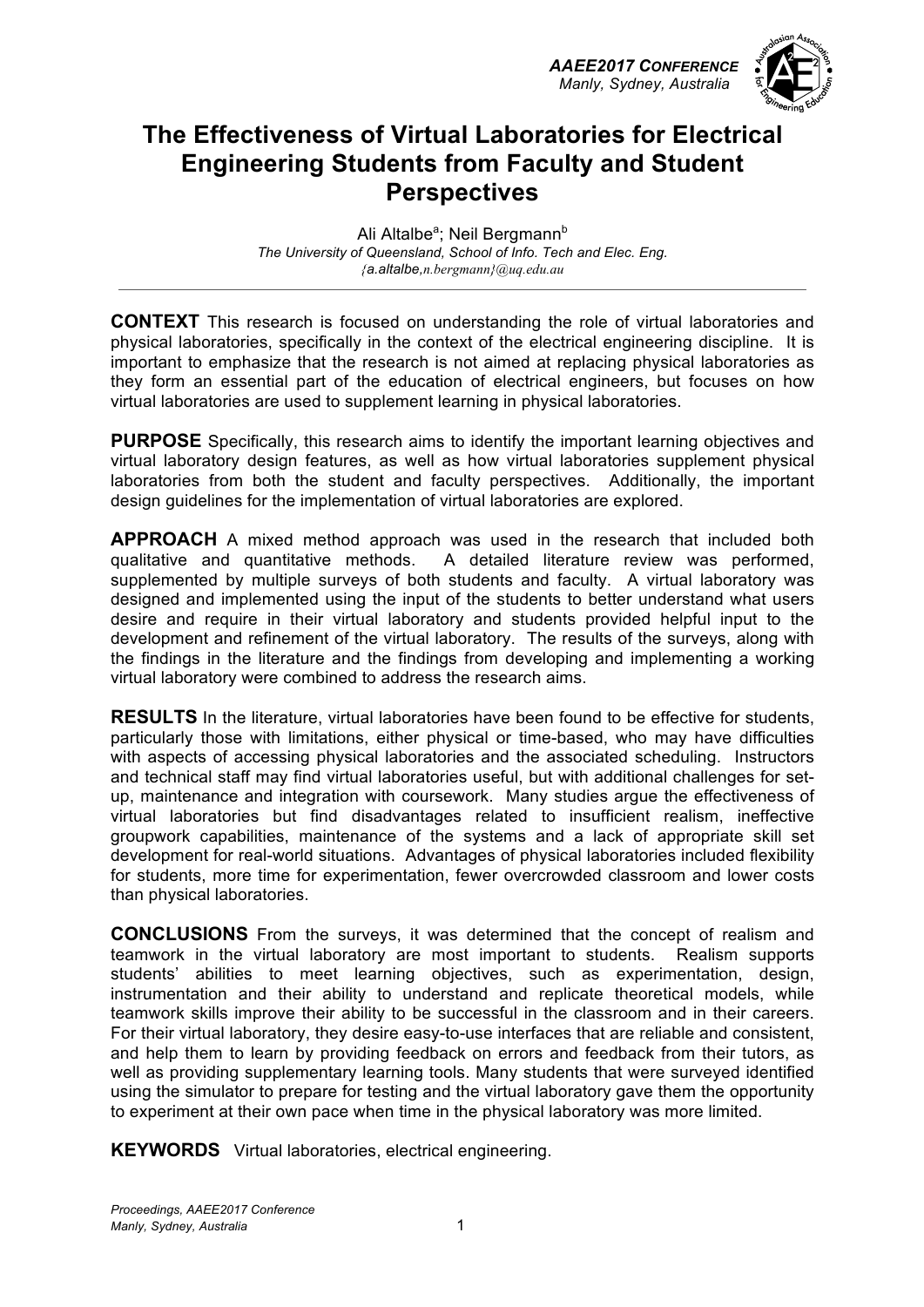### **Introduction**

Like many global industries, post-secondary education has seen a significant evolution over the past half century due to the influence of information technology. In particular, higher education at both undergraduate and postgraduate levels has seen considerable innovation in the means through which teaching is provided. While traditional delivery mechanisms such as lectures, laboratories involving real-world equipment and classroom examinations are still employed to a significant degree in higher education, they are being supplemented or replaced by technology-enhanced means such as online streaming of lectures, timed online examinations and virtual laboratories.

Such modern digital resources serve as tools for educators to enhance the quality of education whilst catering to the individual learning preferences of students. For instance, through traditional means of teaching, students may be limited geographically to the location of the classroom, whereas streaming of such lectures online frees them from such a restriction. This in turn, allows students to save time, manage their learning around a busy schedule with family, work and commuting. However, location is only one of the many limitations that digital education resources solve. Given the scalability of modern media, educators can provide teaching with reduced effort to large numbers of students. As a result, the fees for education can be lowered since delivery costs per student are reduced. The digital domain provides an enhanced delivery of education through visual, audio and information-gathering resources that are difficult to replicate otherwise in a purely non-digital domain.

On the other hand, there are some learning activities which are difficult to effectively replicate in an on-line environment. Engineering laboratories are one such activity, where on-campus delivery is still the dominant mechanism, and on-line delivery is in its preliminary stages. While various manifestations of education technology are highly capable from a functional point of view, the design itself must also address factors that are crucial to the learning process and crucial to skill development of electrical engineering students.

## **Background**

The following definitions relate to educational laboratories where students build and investigate engineering structures to better understand their operation.

A *Physical Laboratory* is a traditional laboratory where students are physically co-located with the apparatus under investigation. Often (but not always) students perform their experiments in groups that are supervised and assisted by laboratory demonstrators. A physical laboratory refers to the traditional laboratories which are built upon real estate and have physical equipment (Budhu, 2002).

In a *Remote Laboratory,* students also perform their experiments on physical equipment, where control and data acquisition to the equipment is mediated by sensors and actuators which in turn are accessed by a web interface (Tawfik, et al., 2013). Students may still conduct the experiments together in groups supervised by a demonstrator, or they could access the equipment at times and places of their choosing.

A *Simulation Laboratory* is where students perform experiments using a computer simulation of a system. The simulator may implement a realistic model of a system (such as a simulated circuit breadboard into which simulated wires, components and meters are connected) or on a more abstract model (such as a circuit schematic).

A *Virtual Laboratory* is an umbrella term for both remote and simulation laboratories, i.e., any laboratory where access to the experiment is entirely on-line. A virtual laboratory is a laboratory experience without the physical laboratory (Keller & Keller, 2005). Virtual laboratories are programmed systems that can simulate the features and activities of the real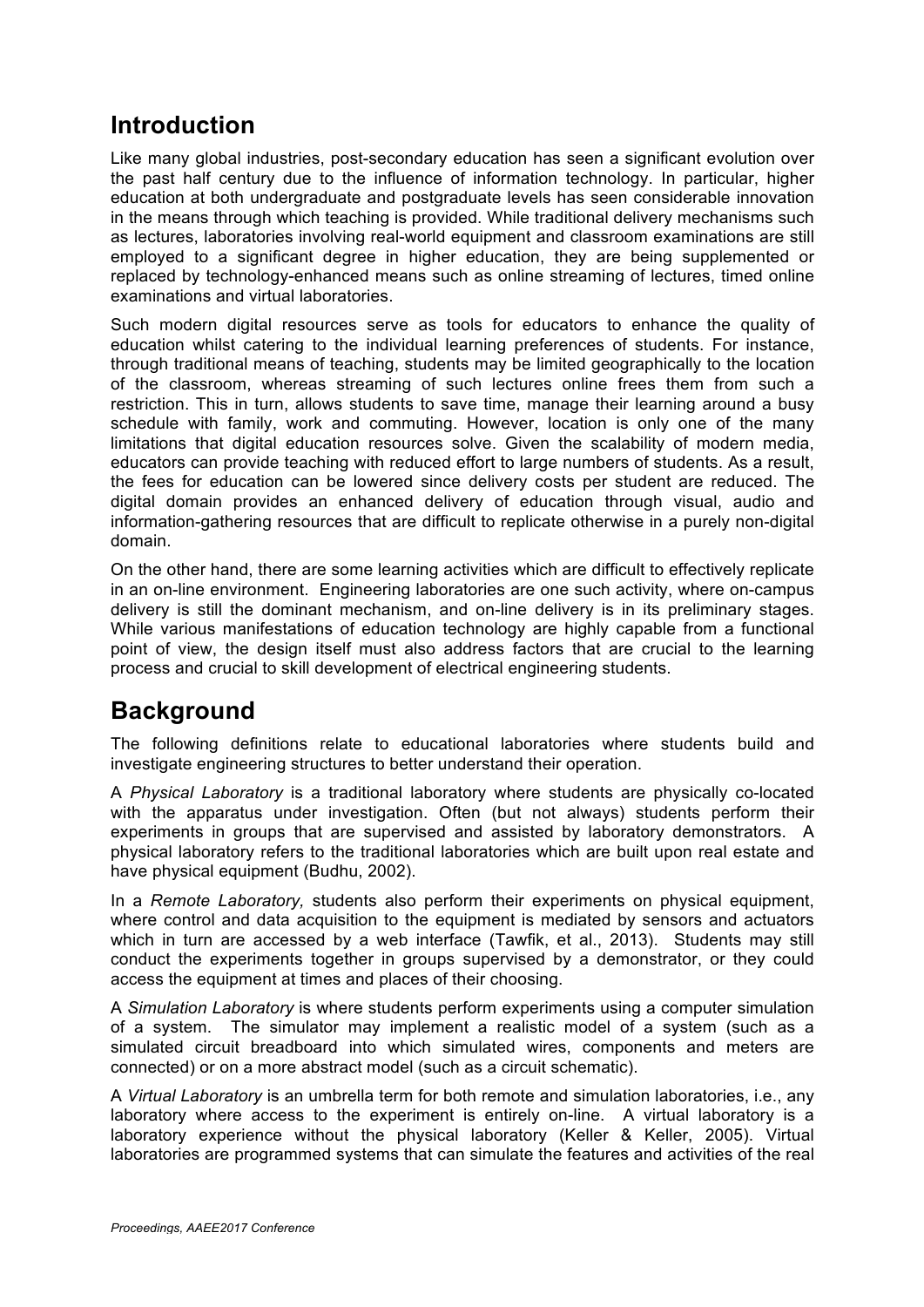experiments that are done inside a real laboratory (Harry & Edward, 2005); (Altalbe, Bergmann and Schulz, 2015).

In a virtual laboratory, experiments are conducted and controlled partially or totally by using computers, simulation and animations, and more recently with the use of mobile devices (Frank & Kapila, 2017). Various models of virtual laboratories differ in their level of replication of reality (Budhu, 2002). The "MIT iLab" system is an open-source software framework which supports online (usually remote) laboratory experiments (Hardison, DeLong, Bailey, & Harward, 2008). It was first developed for batch-mode remote experiments and has been recently extended to support interactive experiments with the addition of a highly configurable service of the laboratory resource scheduling, a huge and strong data storing system, and capability to support high bandwidth communication systems between the laboratory server and the client.

The International Federation of Automatic Control (IFAC) has been studying virtual and remote laboratories for over a decade, including a control education remote laboratory (Esquembre, 2015). The remote options at the RobUALab include robots, servers for the network and teleoperation, camera, and software for modelling, access control and the robot interface (Jara, Candelas, Puente, & Torres, 2011). Some of the earliest work with remote laboratories and robotics was developed at the University of Western Australia along with remote robotics developed in the Mercury Project (industrial robot arm with a camera) and the Telegarden Project (Jara, Candelas, Puente, & Torres, 2011).

Individual differences amongst students and relative openness of the laboratories are important factors to be considered while designing experiments. Quality of interface and level of social interaction are important aspects to be considered to meet the student needs (Jara, Candelas, Puente, & Torres, 2011). It is important that while designing such laboratories the perceptions of the relevant students should be considered. This is because the perception of realism can be manipulated to improve the effectiveness (Nickerson, Corter, Esche, & Chassapis, 2007).

The design of online group work and the teaching method should be conducive to improving its effectiveness (Koh & Hill, 2009). Features of the online environment, personal attributes of the learners, and the teaching strategies employed by the instructors impact the learning process (Koh & Hill, 2009). Frustration with working in online groups can lead to situations where members drop out of the interactions (Warkentin, Sayeed, & Hightower, 1997). Other important barriers hindering participation of students in online group work include lack of availability of time and students' preference for reading compared to discussing matters online (Fung, 2004).

The process of conducting an experiment on the system should be explained in simple terms and be easy to understand (Stefanovic, 2013). The software needs to have a good interface, should have multi-platform portability, and should offer modularity by allowing development of the program in parts. Further, it should be compatible with the available hardware and should align with the existing code (Stefanovic, 2013). Debugging and help options are important. Features, such as extendable program libraries, increase the flexibility of the system. Multimedia features are particularly important (Tiwari & Singh, 2011). However, ease of use of the interface is more important in the context of learning and cognition compared to smoothness of navigation (Budhu, 2002). Help features can provide real-time guidance and support (Keller & Keller, 2005).

Ideally, a virtual laboratory must include a real-life scenario from which the student can collect data in a realistic environment (Stefanovic, 2013). This is because, in effect, working with a simulation is like exploring an algorithm which tries to imitate the real world. The discoveries made in the process of experimentation may be those related to the algorithm. One approach makes the system appear to control like a real lab (Keller & Keller, 2005). The laboratory responds with a video of the experiment. Students can remotely control the system, watch the video and gather data at various points in the video. The software collects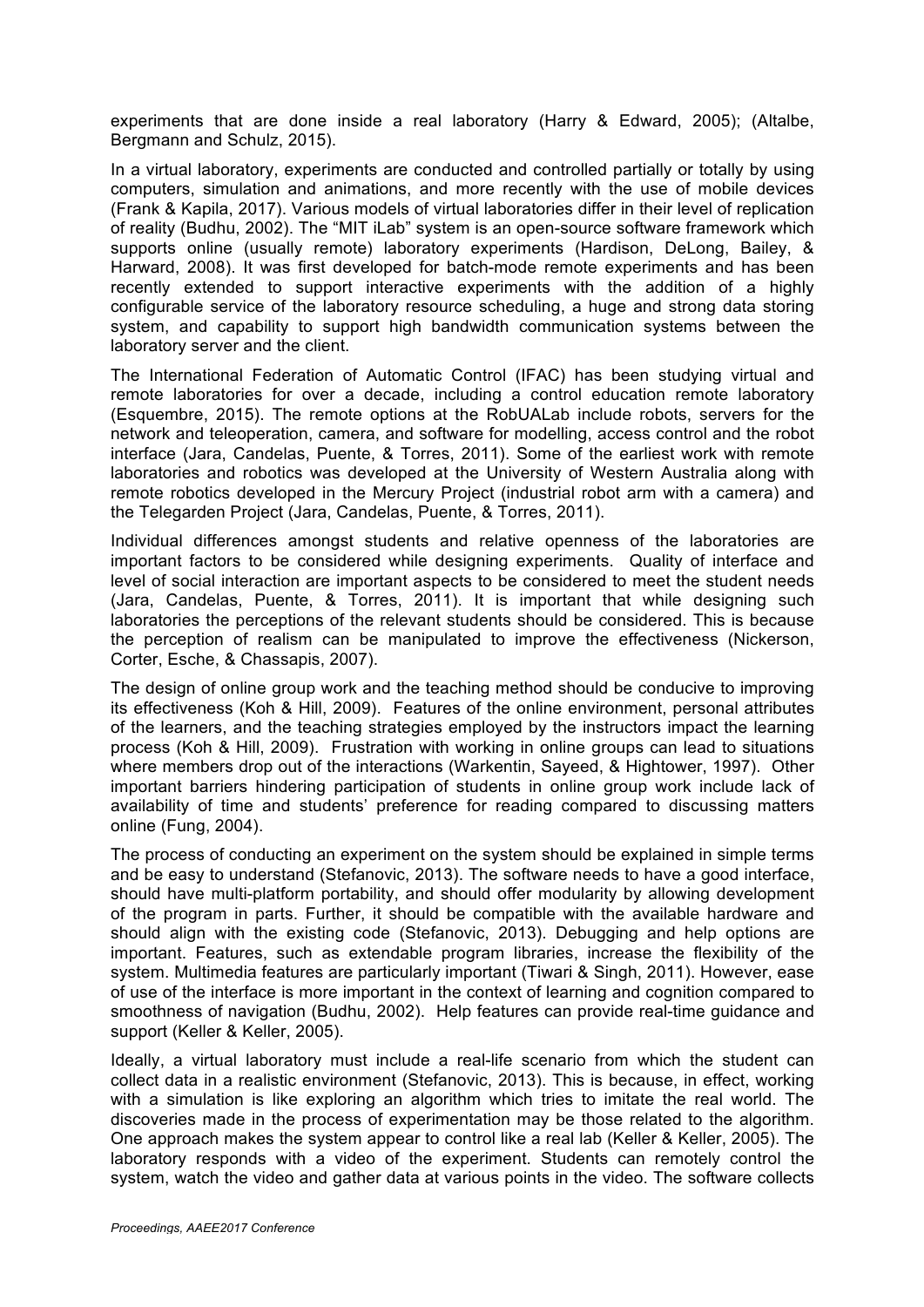and presents the data gathered or generated by the students. This is different from the simulation where the data is already fed into the algorithm (Keller & Keller, 2005). Animation techniques, videos, and 3D models help make the system more attractive for the students (Babateen, 2011).

In (Balamuralthara, 2013), student feedback was obtained on attitudes towards computerbased laboratories and experimentation. When students were asked to rate important aspects of laboratories, the authors found teamwork to be the highest rated item by the students. Students indicated that teamwork was essential to successfully conducting an experiment. Besides rating teamwork highly, students also felt that having assistance from a supervisor or technician was important.

# **The Simulator**

The virtual laboratory prototype was designed to be a breadboard simulator for electronic circuits (DC based) and allowed students to connect components like resistor, diode, LED, IC, inductor and power supply on the given platform in a manner much like a real breadboard. It allowed them to simulate the results in the form of current and voltages based on real mathematical data and formulas based on Ngspice. The app makes heavy use of modern web browser features like JavaScript, DOM manipulation, SVG graphics and AJAX. The tool is different from a standard simulator as it can be coded to work with real equipment so students can have the experience of being in a real laboratory. When there is a good camera with proper zoom, students can see the same results on their simulator as they see on the camera attached to physical equipment, making the tool a remote laboratory and a simulation laboratory.

The virtual electronic circuit simulation laboratory system is a process that enables users to assemble and simulate electronic circuit via the library of SPICE3f5. Electronic circuit components were designed to be dragged and dropped into place in the schematic drawing. The term UQEEVL refers to UQ Electrical Engineering Virtual laboratory which allows students, tutors and professors to interact remotely and conduct virtual versions of their experiments (electronic circuits) at any time and obtain required results. Additionally, they also help carry out experiments that cannot be performed in physical laboratories due to limitations in equipment. Once users log in, they can then create a new project and drag components into the schematic drawing.

The tool is designed such that users can create their own experiments, retrieve saved reports from the database, and share and edit experiments. The system also provides a chat option to ease communication with tutors, classmates and groups. Spice3 was installed on the university server and a trusted domain at EAIT was registered for the tool at UQ (https://virtual-laboratories.eait.uq.edu.au). Ngspice release 23 was installed and is based on three open source software packages: Xspice, Cider1b1 and Spice3f5. There was a need for three separate programs and these are explained below:

- 1. A custom Java-based circuit editor that operates using an Internet browser, and generates circuit diagrams and netlists that can be stored on a database as <any name>.cir, able to display simulation results.
- 2. A web-server application that enables students to store user's circuits and simulation results on a database, that can also communicate with the simulation package. An example of this is currently operating on the University of Queensland's webserver.
- 3. A simulation package that can create circuit netlists and produces circuit waveforms, voltages, etc. Users never access this package, only the webserver does. This also runs on a server.

After successful completion of the whole circuit, the system's intelligent logic layer will determine the mode of the circuit. The power source management, diode and resistors are stored with their corresponding values, properties. The collected data can thereafter be sent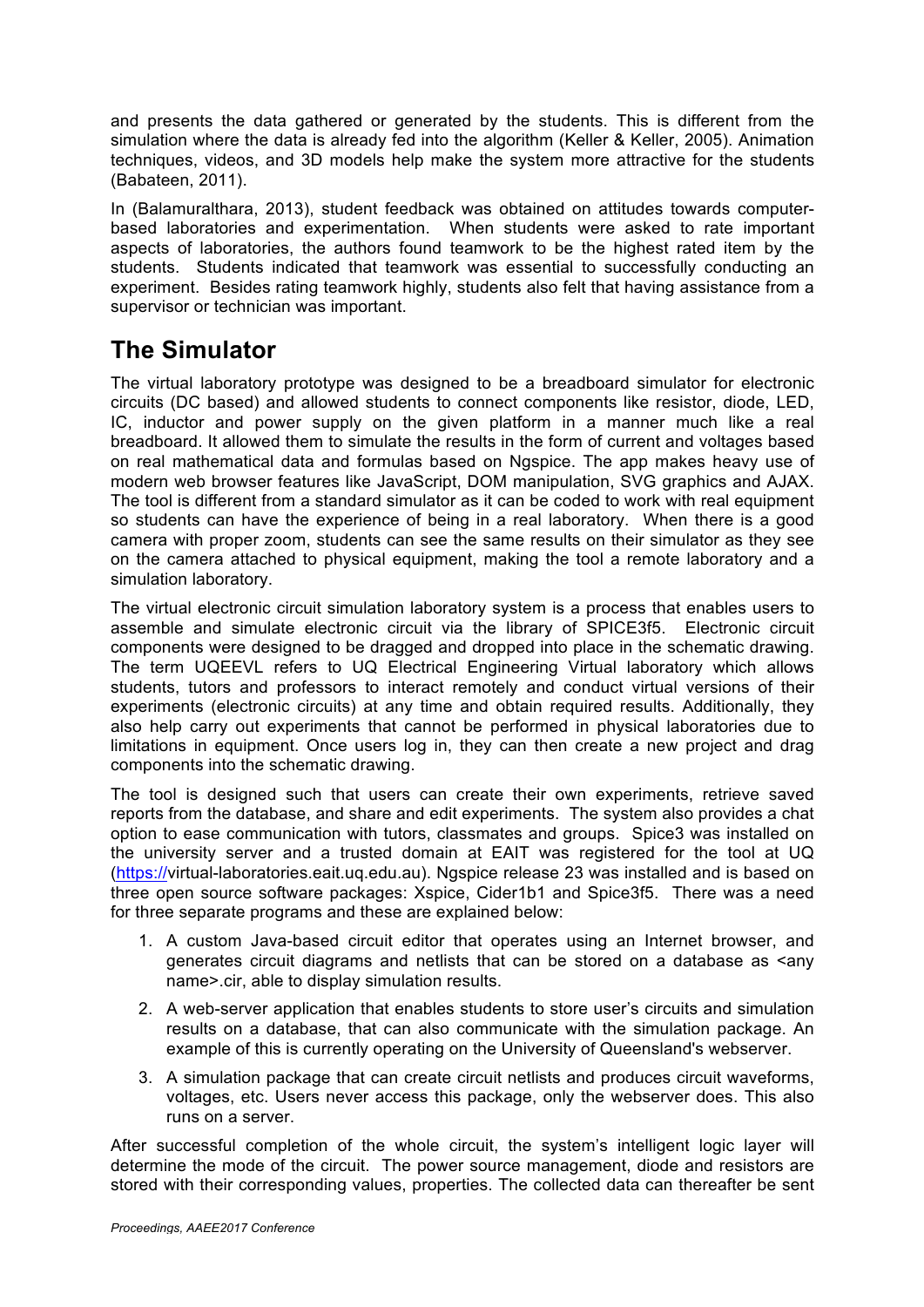to the application server and via this server the whole data are processed using the SPICE3f5 library. The total circuit is solved and the simulation result is then sent to the user's browser window.



**Figure 1: Lifecycle of the Simulation Software**

## **Methods**

In this research, a mixed method approach was used that consists of both qualitative and quantitative methods (Creswell, 2013). Firstly, a detailed critical analysis of the available literature was performed using a scoping study approach where a systematic review of existing literature related to virtual and physical laboratories is undertaken. Secondly, an experimental approach was employed by developing an example virtual laboratory to better understand the challenges related to the laboratory implementation. Thirdly, survey data and interviews were analyzed including the quantitative data and qualitative data.

# **Results**

In the literature, faculty and student evaluations of virtual laboratories were mixed. Some students felt that computer experiences were not capable of replacing the physical laboratory experience and argued that computer screens are not capable of replacing many laboratory instruments. Collaboration in online environments was found to be frustrating for some students, but others felt their teamwork skills improved. Studies found that students find physical laboratories easier and more satisfying than virtual laboratories and that virtual laboratories are integral to traditional laboratories, but not a replacement.

Several studies in the literature advocated that the learning outcomes obtained in virtual laboratories are comparable to the outcomes obtained in the physical laboratory and for disabled students, and students in remote or rural areas, access to laboratories is now a reality. Educational leaders found it increasingly important to provide online learning, while for faculty, generating the exercises was found to be more burdensome. Again, the literature was somewhat mixed in that monitoring of students was found to be more difficult in one study, but others found that virtual laboratories improved the monitoring of students.

In the survey results, realism was the most important consideration of the respondents as shown in Figure 4, and indicates that a virtual laboratory should provide an experience that gives students the same capabilities that they have in the virtual laboratory. The students expressed desires for realism so that their education received in the virtual laboratory is comparable to the education they receive in the physical laboratory and that the skills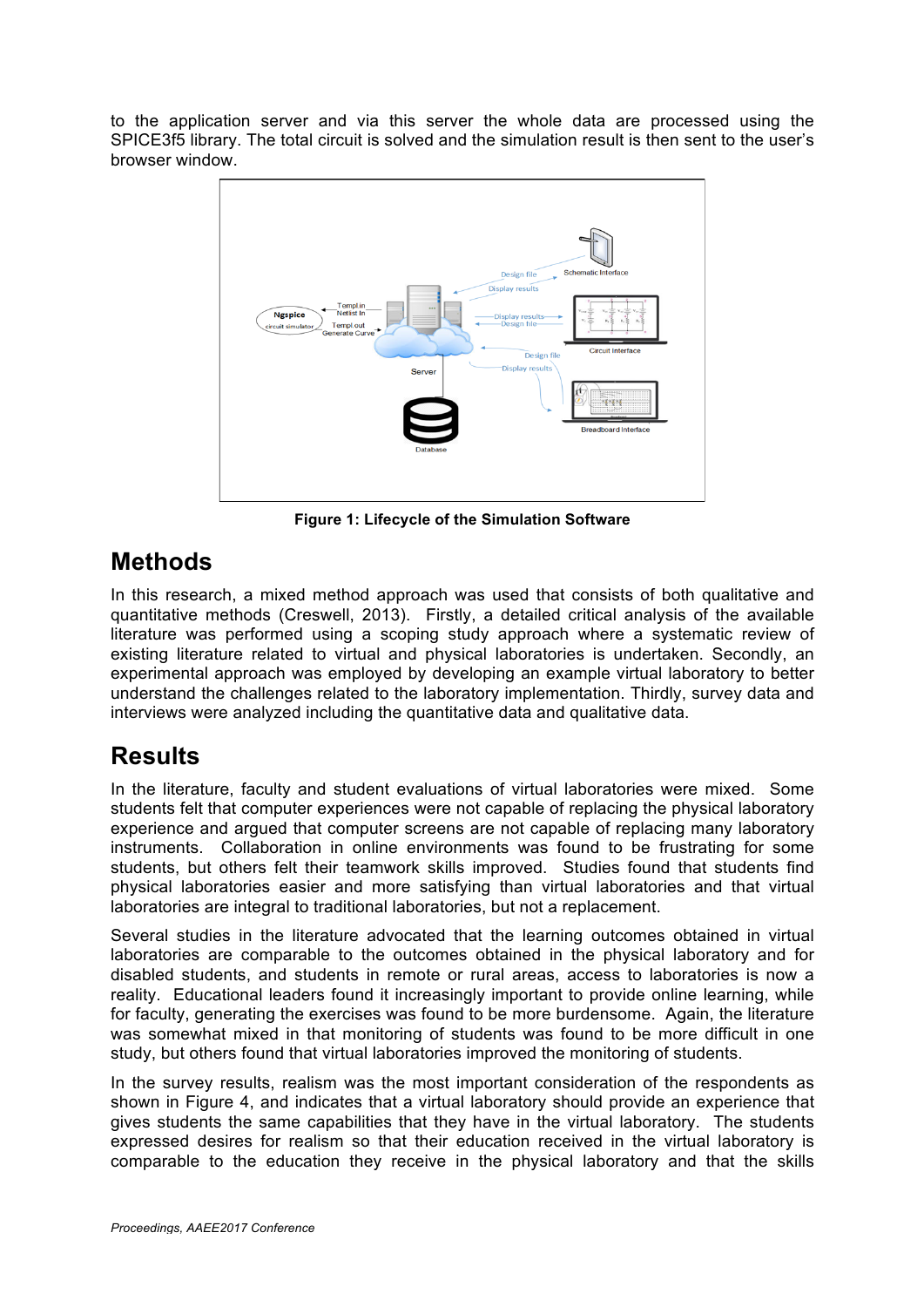developed are transferrable to a real-world setting. The ability of a virtual laboratory to supplement physical laboratories appears to be highly dependent on the concept of realism.



**Figure 2: Analysis of Open Ended Survey Responses**

Around 7% of the respondents indicated that they were more interested in using a physical laboratory as opposed to any virtual laboratory. While overall, most respondents were excited about using the simulator, it is important to note that there is a contingent of the student population that prefers the experience in the physical laboratory. Some of the student responses were quite adamant about their desire to work in a physical laboratory, including the following:

• *"I would not want to use virtual laboratories. I am paying to learn how to use equipment in the real world. It is of no use to me if I am using a virtualization of a physical device, if I have not understanding of how it works in the real world."*

One student commented, although not an advocate, that virtual laboratories are highly relevant in the cases of hazardous circumstances or where the real-world application of the skills require use of a virtual or remote operation of equipment.

From the comparison survey of virtual laboratories to the Breadboard simulator, it was found that students were using the Breadboard in timeframes associated with exams and rated using the Breadboard prior to an exam as the highest-ranking working style. Efficient use of time was the highest- ranking advantage. Some students found a very effective use of the tool by confirming physical laboratory work using the simulator prior to testing. The online setting provided the additional time to work and rework exercises however the results from the surveys fail to indicate that virtual laboratories can completely replace physical laboratories.

In the literature user interface, realism, individualization, storage capacity, social interaction, simplicity, multimedia features, help features and qualified technical staff were identified as important design considerations in virtual laboratories. Features identified in the surveys were the user interface, realism, real-time tutors, chat, online help, system response to errors, speed and reliability, message consistency, visual clarity, knowledge sharing capabilities, and individualized and group scheduling.

While social interaction is mentioned in the literature, real-time (or almost real-time) feedback and chat features are specific items mentioned by the students that do not appear in the literature. The use of error correction feedback was extremely important to the students as a design feature.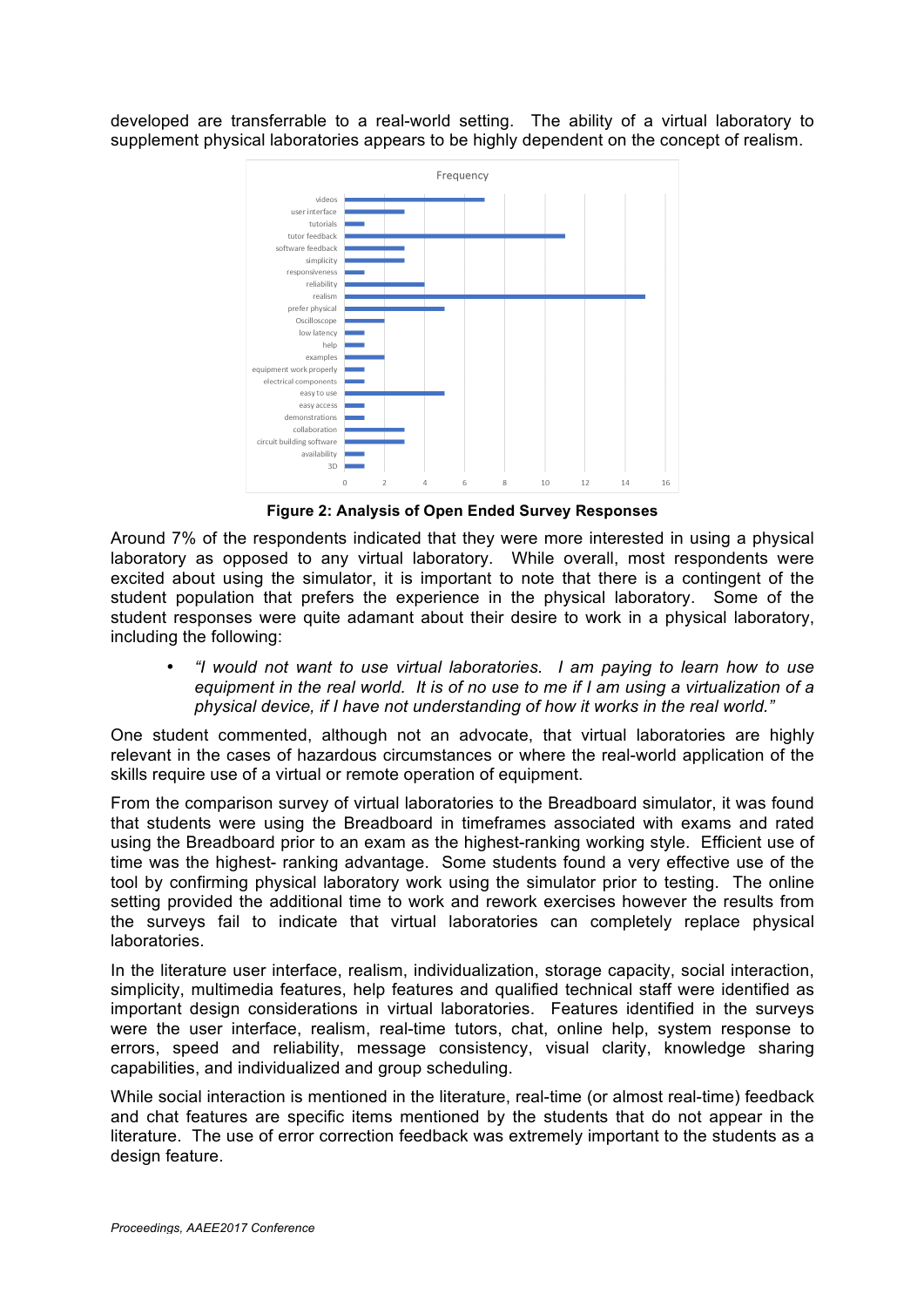#### **Discussion**

The most important learning objectives for students were *teamwork* and *learning from failures,* skills that help students become more successful in the classroom and in their careers. Both the literature review and the survey results were consistent in finding that virtual laboratories need to provide *realism* for students to meet their learning objectives. Beyond what is currently in the literature, it was also found that students prefer to have online tools for communicating with their tutors and they would prefer that *the interaction be in real-time*. Both real-time interaction with tutors and real-time corrections to mistakes were important to students.

A new finding in this research was that the *students preferred to use the virtual laboratory to prepare for examinations*, which is consistent with concerns regarding time management. Students may not have sufficient time in the physical laboratory to master the concepts being presented, or may have difficulties scheduling laboratory-based classes due to institutional resource constraints. Another important finding, suggested by the students, was *the need for virtual laboratories to prepare them for real-world situations where virtual or remote skills are necessary*. As technology has improved, engineers have more opportunities to respond to hazardous, or otherwise dangerous settings by using virtual and remote tools.

From this research, it would be difficult to argue that virtual laboratories can completely replace physical laboratories, but the students were found to be effective at using the virtual laboratory to improve their learning and supplement their learnings to perform better on their tests. They also point out the need to learn how to develop skills using remote and virtual environments that are currently necessary in real-world environments (for example, hazardous situations).

From the literature and the survey responses and interviews, this suggest the development of design guidelines, which are still under development. In summary, these guidelines suggest that a successful virtual laboratory deployment should (i) enable sharing of knowledge and real-time feedback, (ii) enable options for individualized learning and group scheduling, (iii) provide an intuitive user interface that is simple and easy to use, (iv) provide visual clarity in the user interface, (v) provide speed and reliability, (vi) provide functionality for experimentation, (vii) provide consistent messages and message positioning, (viii) provide system responses to errors, (ix) provide realism, (x) provide real-time access to tutors, (xi) provide online help and (xii) provide an environment that supports the physical laboratory.

#### **Limitations and Future Work**

The surveys and interviews are specific to the participants and users of the laboratory in this research, so the findings must be understood as such. There are a wide variety of online learning systems that are tailored to different academic programs, where opinions of their usefulness may be much different. While there were no findings presented in this research that deviated severely from previous findings in the literature, it is possible that students and faculty that chose not to respond may have had much different responses than the students and faculty that did respond.

The measurement of realism in the virtual laboratory and how it is measured would be a useful area of research. Perception-based measurements may be useful, supplemented by quantitative techniques for calculating the deviation of a virtual environment from a physical environment. As commercialization of the tools increases, a standardized measure of realism could be developed.